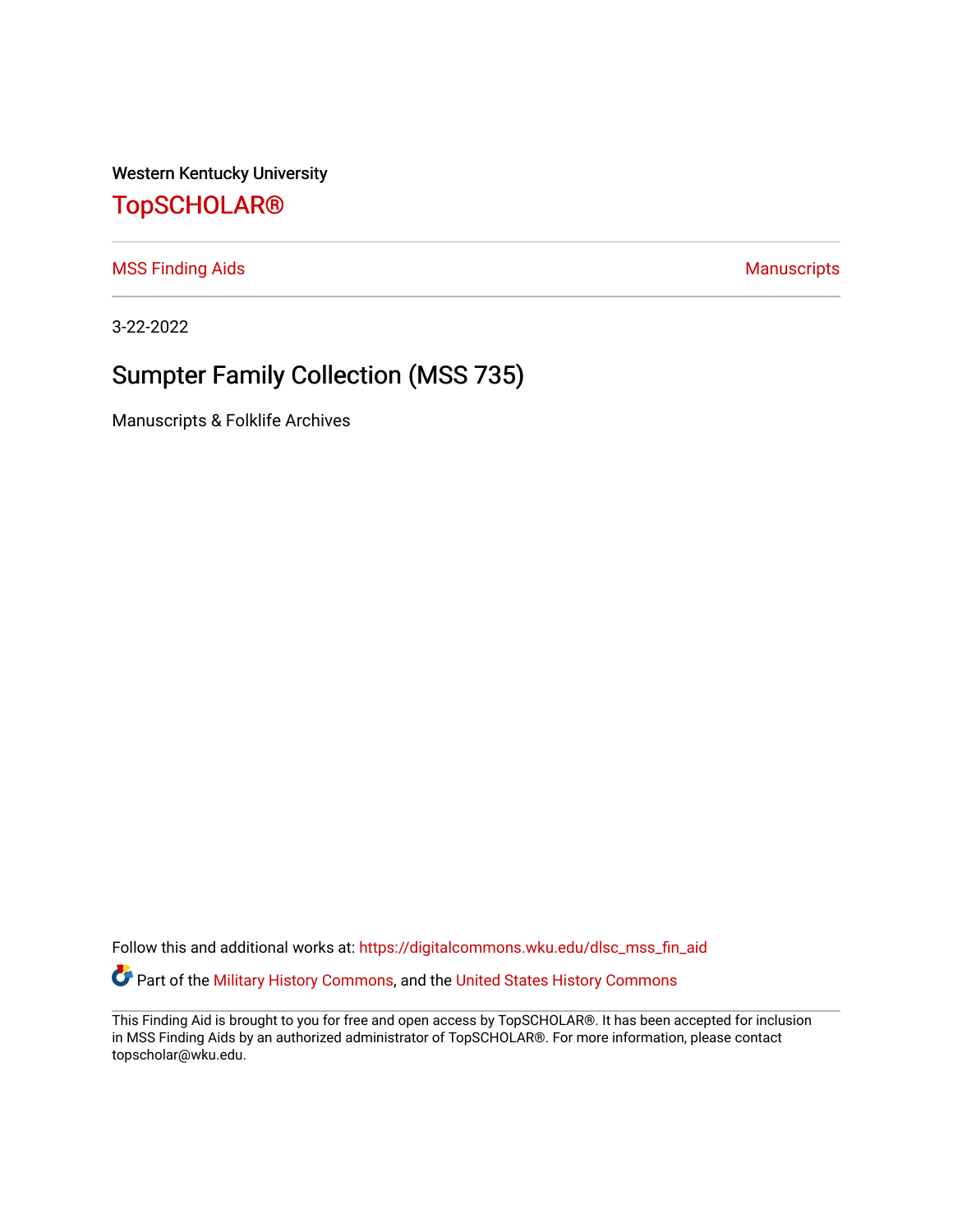Manuscripts & Folklife Archives Department of Library Special Collections Western Kentucky University Bowling Green, KY 42101-1092

*Descriptive Inventory*

#### **MSS 735 SUMPTER Family Collection**

1 box. 14 folders. 171 items. 1822-1956. Originals, photocopies, typescripts.

1994.84.52

Related Collections: [MSS 130;](https://digitalcommons.wku.edu/dlsc_mss_fin_aid/66/) [MSS 273](https://digitalcommons.wku.edu/dlsc_mss_fin_aid/908/)

### *BIOGRAPHICAL NOTE*

Charles Ward (1794-1850), the son of Daniel Ward and Bridget French, was a native of Plymouth, New Hampshire. A captain in the U.S. Army, he served at various locations including Fort Delaware (Delaware), Fort Hamilton (New York), and Champlain Arsenal (Vermont). Charles Ward resigned from the Army in 1837 and settled on a plantation in Marion County, Georgia.

In 1819, Charles married Keturah "Catherine" Taylor Lindsey (1800-1872) of Newport, Campbell County, Kentucky. Among their children were: Catherine "Kate" Lindsey Ward, who married Reuben C. Shorter; James Noble Ward, who married Mary "Mollie" Backus; Charles Americus Ward, who married Julia Boring; Laura Amelia Ward, who married Asa Chapman; Dr. Ralph Shorter Ward, who married Mary Elizabeth "Mollie" Carter; and Marcus Lindsey Ward.

Ralph Shorter Ward and his wife Mollie had a daughter, Virginia Carter "Kate" Ward, who married William Cullin Sumpter of Bowling Green, Kentucky, the son of Samuel W. Sumpter and Sarah Elizabeth Cullin. William and Kate Sumpter's son Ward C. Sumpter was a 1922 graduate of Bowling Green, Kentucky' s Ogden College and the holder of a master's degree from the University of Florida and a Ph.D. from Yale. He married Irene Malone Moss and taught chemistry at the College of the Ozarks (1930-1933) and Western Kentucky University (1938- 1965).

## *COLLECTION NOTE*

This collection consists primarily of correspondence and papers of Charles and Catherine (Lindsey) Ward and their descendants, most frequently their sons James Noble Ward and Ralph Shorter Ward; and correspondence and papers of Ralph's daughter, Kate (Ward) Sumpter, her husband William C. Sumpter, their son Ward C. Sumpter, and Ward Sumpter's wife Irene (Moss) Sumpter. Several miscellaneous items of genealogy and ancestral papers are also included.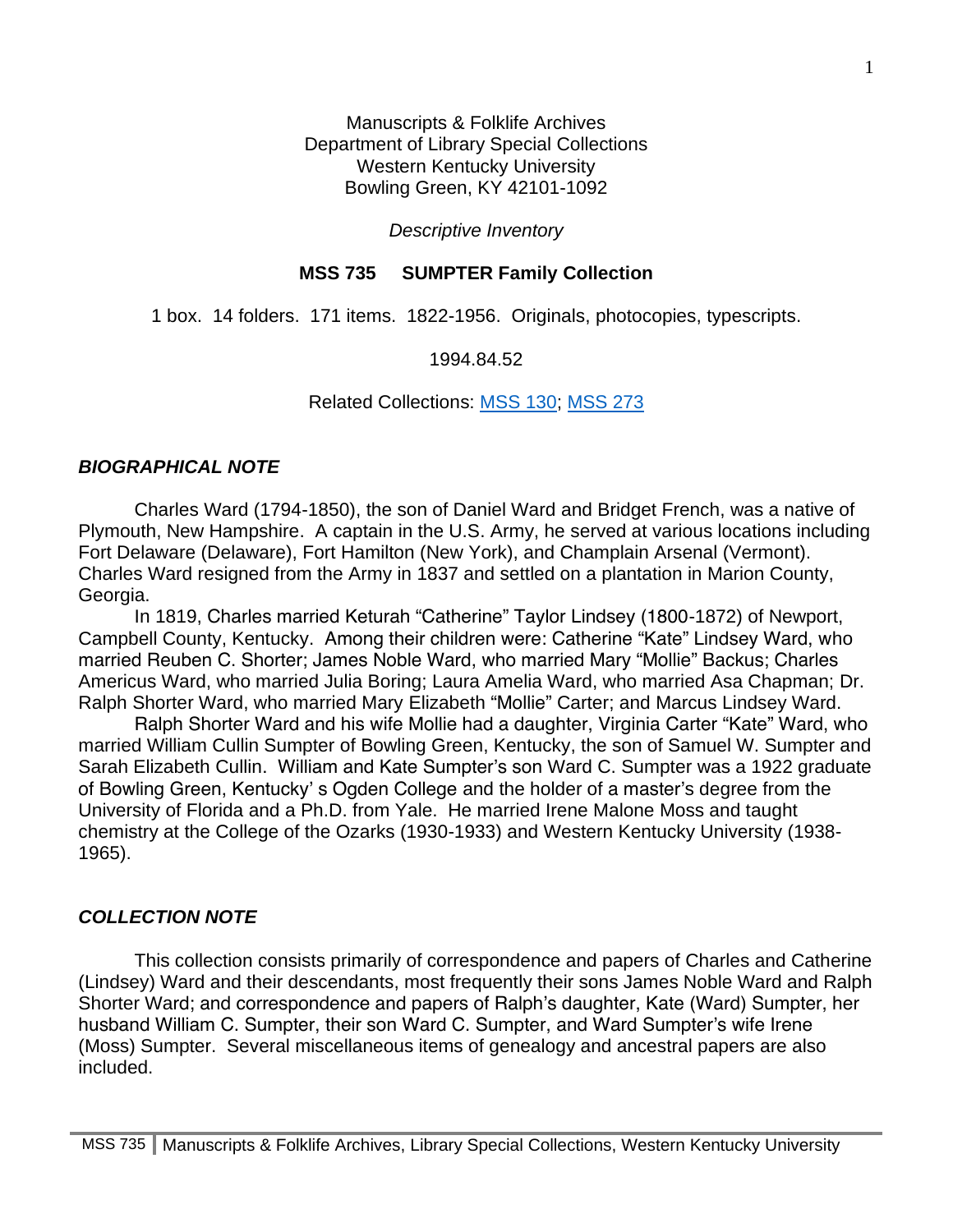Charles Ward's letters (Folder 2) are to his brother-in-law, John B. Lindsey of Newport, Kentucky. He initially writes from his military posting at Vermont's Champlain Arsenal of his hopes to return to Newport, where he has financial interests. After his move to Marion County, Georgia, he writes from Kichafoona, where he has been appointed postmaster, of his surroundings and of his hopes of operating a successful plantation. He also mentions the wreck on 10 October 1837 of the steam packet *William Gibbons*, on which he and his wife were passengers. The rest of his letters are focused on the details of a contorted scheme that, with Lindsey's help, would protect Ward's property from creditors while he attempts to pay debts arising out of a failed business partnership.

Catherine (Lindsey) Ward's correspondence (Folder 3) includes a letter written from Georgia to her sister recounting husband Charles's assignments in the years leading up to his resignation from the Army, including their experience of the *William Gibbons* wreck. Letters to Catherine from son Charles in Galveston, Texas express fears over the health of brother James. After Charles dies of yellow fever in 1858, his widow Julia (who would die soon afterward, along with their infant child), describes his final illness and her grief; another son, Marcus, writes from California upon James's death, apparently from tuberculosis, that same year. A letter from Catherine to "John," written in rhyme, appears to lament the onset of the Civil War, noting that the "rail splitter now has the reins."

Ralph Shorter Ward's papers (Folder 4) consist primarily of letters to him. His mother provides family updates, and relatives in Washington, D.C., Massachusetts and Georgia give details of far-flung relatives. Also included are Ralph's certificate appointing him to the Kentucky State Board of Health in 1898, and Ralph's obituary, which notes his Civil War service in John Hunt Morgan's 2<sup>nd</sup> Kentucky Cavalry.

James Noble Ward's papers (Folder 5) include the lyrics of military songs collected at the popular Benny Havens tavern when James was a cadet at West Point. He also writes at length in 1856 about his wedding at Fort Columbus, New York, conducted in the middle of a storm. In letters to Ralph, James expresses a paternal-style concern for his much younger brother and describes two of his inventions, a water pump and some gun improvements, that he hopes will be profitable.

Papers of Ralph Ward's daughter Kate (Ward) Sumpter (Folder 6) include academic scores and recommendation letters related to her schoolteaching. Much of her correspondence is with relatives regarding genealogy, and includes her own 1926 narrative about her ancestry. Of interest is her reference in a letter of 1 January 1926 to husband William's failed campaign for mayor of Bowling Green; she blames the Ku Klux Klan, stating that "our city and county government is in their hands."

Papers of William C. Sumpter (Folder 7) include congratulatory notes on the birth of his son, invitations in connection with his status as a Kentucky Colonel, and telegrams sent to him on his 95<sup>th</sup> birthday.

Correspondence of Ward C. Sumpter (Folder 8) includes letters to his parents written during his studies at the University of Florida and Yale. When he is teaching in Arkansas, he and his father discuss financial affairs in light of the 1933 bank holiday ordered by President Roosevelt. Correspondence of Ward's wife Irene (Folder 9) is primarily genealogy-related.

Other miscellaneous items include the typescript of an 1852 letter of Laura Amelia Ward breaking her engagement to a cousin (Folder 10); colorful, fringed Victorian-style Christmas cards (Folder 13); and an 1828 bill of sale for an enslaved girl (Folder 14).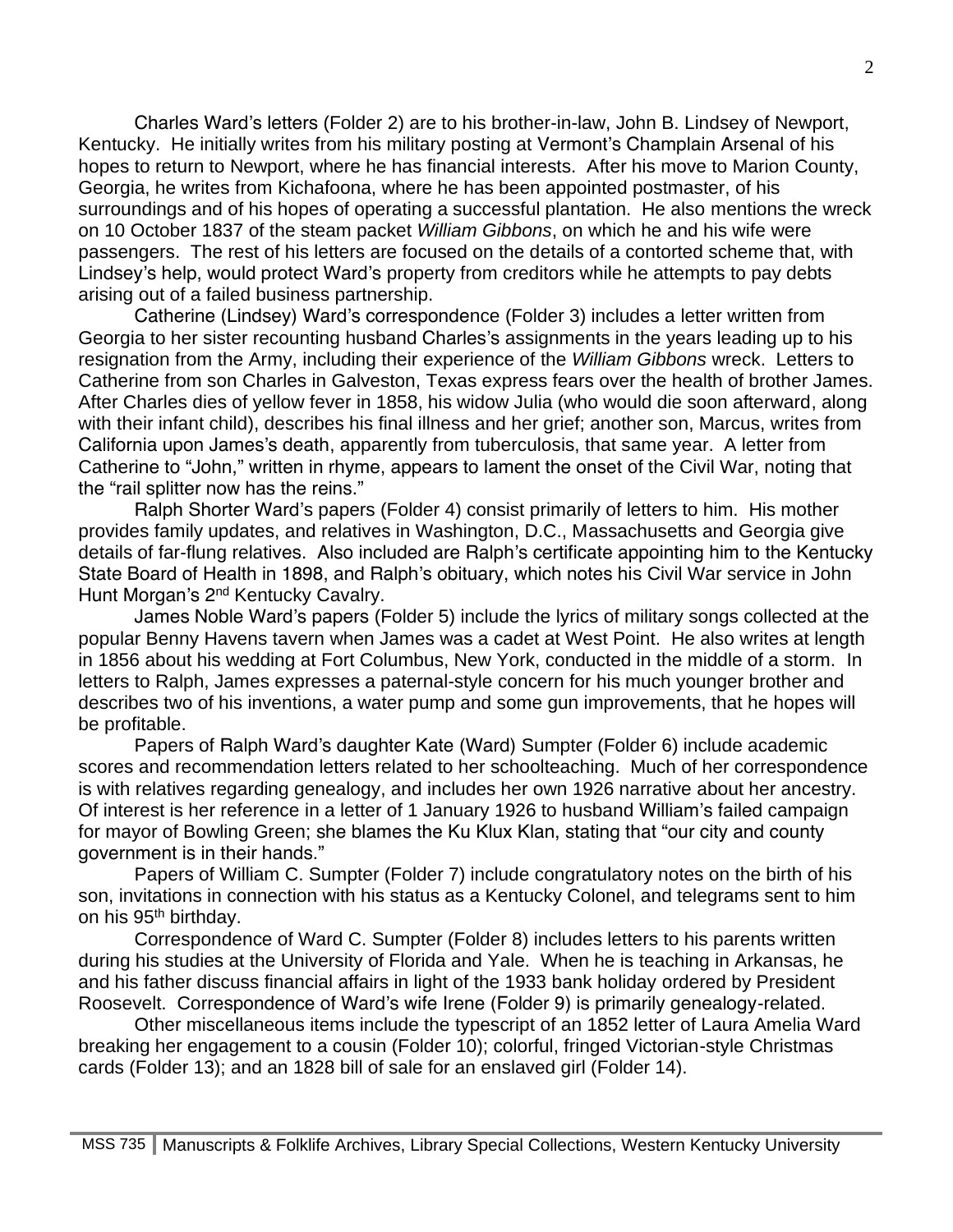## *SHELF LIST*

| <b>BOX1</b>         | <b>Sumpter Family Collection</b>                              | 1822-1956       | 171 items |
|---------------------|---------------------------------------------------------------|-----------------|-----------|
| Folder 1            | Inventory                                                     |                 | 1 item    |
| Folder <sub>2</sub> | Charles Ward - Correspondence and<br>papers                   | 1822-1838       | 9 items   |
| Folder <sub>3</sub> | Catherine (Lindsey) Ward - Correspondence                     | 1838-1860       | 7 items   |
| Folder <sub>4</sub> | Ralph Shorter Ward - Correspondence and<br>papers             | 1856-1924       | 16 items  |
| Folder <sub>5</sub> | James Noble Ward - Correspondence and<br>papers               | 1842-1858       | 8 items   |
| Folder <sub>6</sub> | Virginia "Kate" (Ward) Sumpter -<br>Correspondence and papers | 1889-1934       | 34 items  |
| Folder <sub>7</sub> | William Cullin Sumpter - Correspondence<br>and papers         | 1903-1956       | 30 items  |
| Folder <sub>8</sub> | Ward Cullin Sumpter - Correspondence and<br>papers            | 1929-1938, n.d. | 18 items  |
| Folder <sub>9</sub> | Irene (Moss) Sumpter - Correspondence                         | 1930-1936       | 10 items  |
| Folder 10           | Ward family - Miscellaneous correspondence<br>and papers      | 1852-1900       | 4 items   |
| Folder 11           | Genealogy notes - Ward, French families                       | n.d.            | 15 items  |
| Folder 12           | Cullin family - Papers                                        | 1842-1910       | 5 items   |
| Folder 13           | Christmas greeting cards                                      | n.d.            | 3 items   |
| Folder 14           | Miscellaneous                                                 | 1828-1931, n.d. | 11 items  |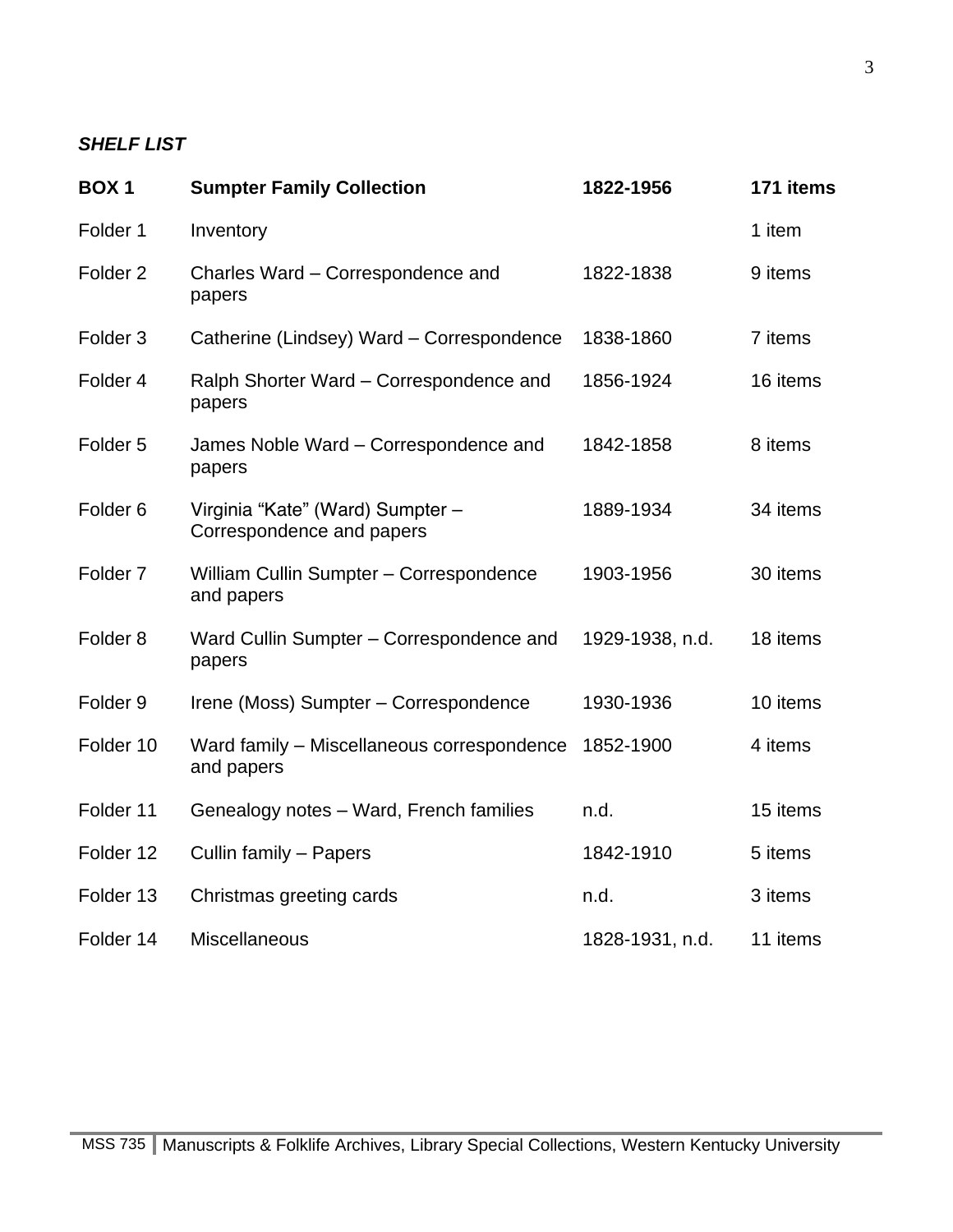#### *BIBLIOGRAPHIC RECORD*

MSS SUMPTER Family Collection 1822-1956 735

> Correspondence and papers of the family of Captain Charles Ward, including descendants in the Sumpter family of Bowling Green, Kentucky. 1 boxes. 14 folders. 171 items. Originals, photocopies, typescripts. 1994.84.52

#### *SUBJECT ANALYTICS*

Banks and banking,  $1933 -$ Relating to B1, F8 Brantley, Laura Burt, 1883-1968 B1, F4, 6 Brown family B1,F6 Brown, Margaret Noble (Russell), 1830-1917 – Relating to B1, F4 Burgess, Caroline A., 1838-1918 B1, F4 Carter family B1.F6 Cholera – New York, 1832? B1, F3 Cholera – Vermont, 1832 – Mentioned B1, F2 Christmas cards B1,F13 Civil War,  $1861-1865$  – Comments about,  $1860$ ? B1, F3 Clubs – Bowling Green B1,F14 Confederate States of America – Relating to B1, F14 Consolation, 1858, 1859 B1, F3 Crabb, Alfred Leland, 1884-1979 B1, F14 Cullin family B1,F12 Cullin, Josiah Wright, 1808-1889 – Relating to  $B1, F12$ Deeds – Campbell County, 1822 B1, F2 Deeds – Warren County, 1846 B1, F14 Democratic Party – Warren County, 1932-1938 B1, F6-8 Disasters – Steamboats, 1836 – *William Gibbons* – Relating to B1, F2, 3 Flenner, Martha Elizabeth, 1831-1910 B1, F4 French family B1,F11 Fry, Elcie, 1882-1968 B1,F6 Georgia – Marion County – Travel and description, 1837  $B1.F2$ Havens, Benny, 1787-1877 – Relating to  $B1,F5$ Hodges, Ida Leighton, 1885-1949 B1, F6 Honorable Order of Kentucky Colonels – Relating to B1, F7 Ku Klux Klan – Bowling Green – Comments about, 1926  $B1,F6$ Leete, Harriet Cornelia, 1848-1923 B1.F6 Lindsey family B1, F6 Lindsey, Helen Bradley, 1880-1952 B1, F6, 9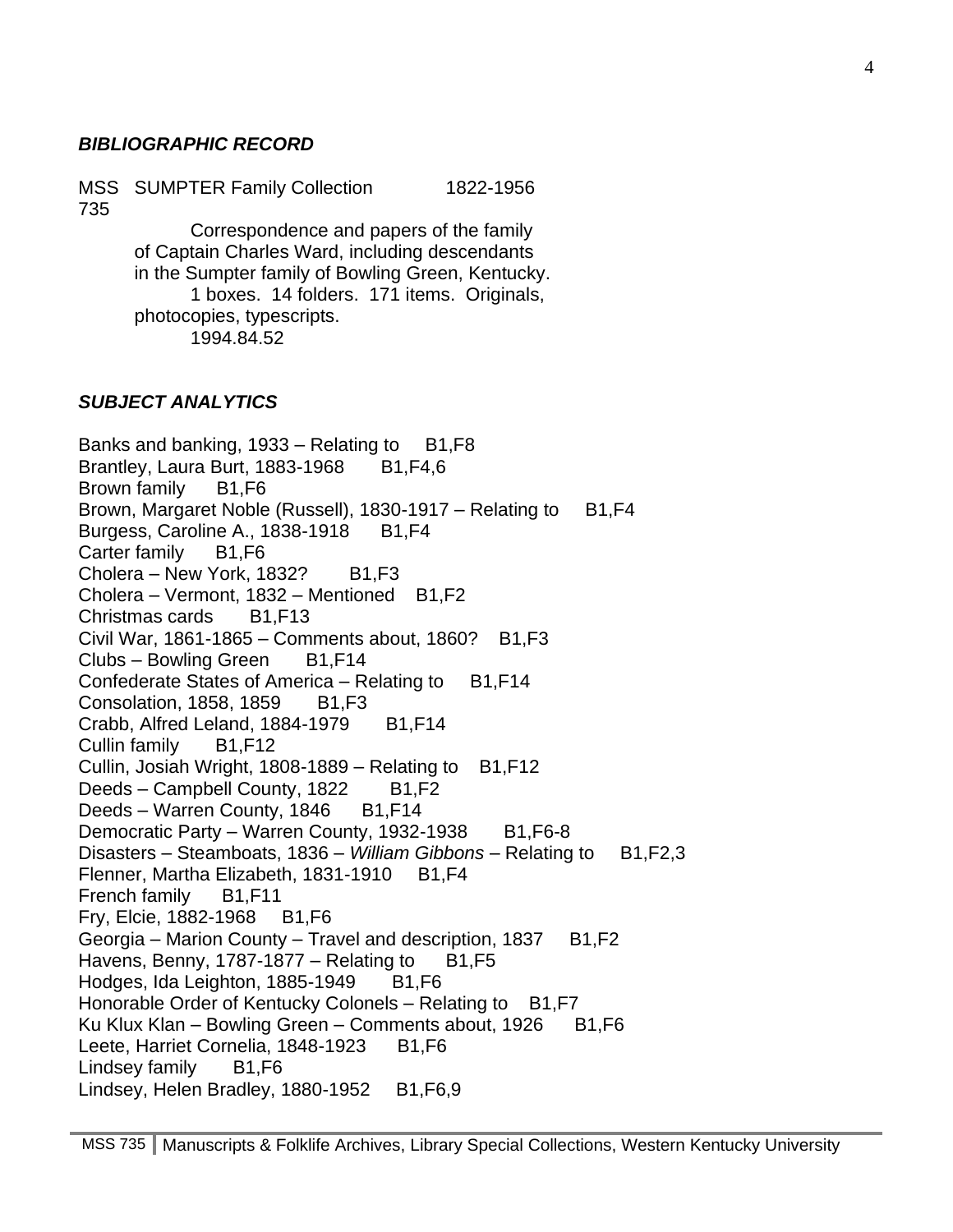Lindsey, John Brown, 1775-1849 – Letters to  $B1,F2$ Lord, Catherine "Kate" Ward (Cox), 1840-1936 – Correspondence B1, F6, 9, 14 McGehee family B1,F9 McPike, Sarah "Sallie" Harris (Lindsey), 1782?-1856 – Letter to B1, F3 Mell, Alonzo W., 1855-1931 B1, F6 Morgan, John Hunt, 1825-1864 – Comments about, 1918  $B1,F6$ Noble family B1, F6 Obenchain, Lida Calvert, 1856-1935 - Relating to B1, F6 Ogden College – Bowling Green – Relating to  $B1, F8$ Poems B1,F14 Potter, David Morris, 1910-1971 – Relating to  $B1,F6$ Potter, Kittie Fanning (Brown), 1878-1952 B1, F6 Shorter, Catherine "Kate" Lindsey (Ward), 1821-1857 B1, F4 Shorter family B1,F6 Slave trade – Warren County, 1828 B1, F14 Sumpter, Irene Malone (Moss), 1902-1996 – Letters to B1, F9 Sumpter, Samuel Wheeler, Jr., 1829-1905 – Relating to B1, F14 Sumpter, Samuel Wheeler, Sr., d. 1829 – Relating to B1, F14 Sumpter, Sarah Elizabeth (Cullin), 1836-1919 B1, F14 Sumpter, Virginia Carter "Kate" (Ward), 1866-1933 – Correspondence B1, F6, 8 Sumpter, Virginia Carter "Kate" (Ward), 1866-1933 – Relating to B1, F6 Sumpter, Ward Cullin, 1903-1977 – Correspondence B1, F8 Sumpter, Ward Cullin, 1903-1977 – Relating to B1, F6, 7 Sumpter, William Cullin, 1862-1958 – Correspondence B1, F6-8 Teachers and teaching  $-$  Bowling Green, 1889, 1893 B1, F6 Teachers and teaching  $-$  Mississippi, 1894 B1, F6 Van Arsdall, Sarah "Sadie" E. (Carter), 1889-1969 B1, F6 Ward, Charles, 1794-1850 B1, F2 Ward, Charles, 1794-1850 – Relating to  $B1,F3$ Ward, Charles Americus, 1825-1858 B1, F3 Ward, Daniel, 1764-1841 – Relating to B1, F6, 9, 10 Ward family B1, F4, 6, 9, 11 Ward, James M.,  $1868-1896$  – Relating to B1, F10 Ward, James Noble, 1823-1858 B1, F5 Ward, James Noble,  $1823-1858$  – Relating to B1, F3 Ward, Julia (Boring), 1835?-1858 B1, F3 Ward, Keturah Taylor "Catherine" (Lindsey), 1800-1872 – Correspondence B1, F3-5 Ward, Laura Amelia, 1831-1890 B1, F10 Ward, Marcus Lindsey, b. 1829 B1, F3 Ward, Marcus Lindsey, b. 1829 – Relating to B1, F10 Ward, Mary "Mollie" Electus (Backus), 1837-1867 – Relating to B1, F5 Ward, Ralph Shorter, 1839-1924 – Letters to  $B1, F4, 5$ Ward, Ralph Shorter, 1839-1924 – Relating to B1, F4 Weaving – Patterns B1,F6 Weddings, 1856 B1, F5 Wilson, Joseph Nicholas, 1858-1940 – Correspondence B1, F6